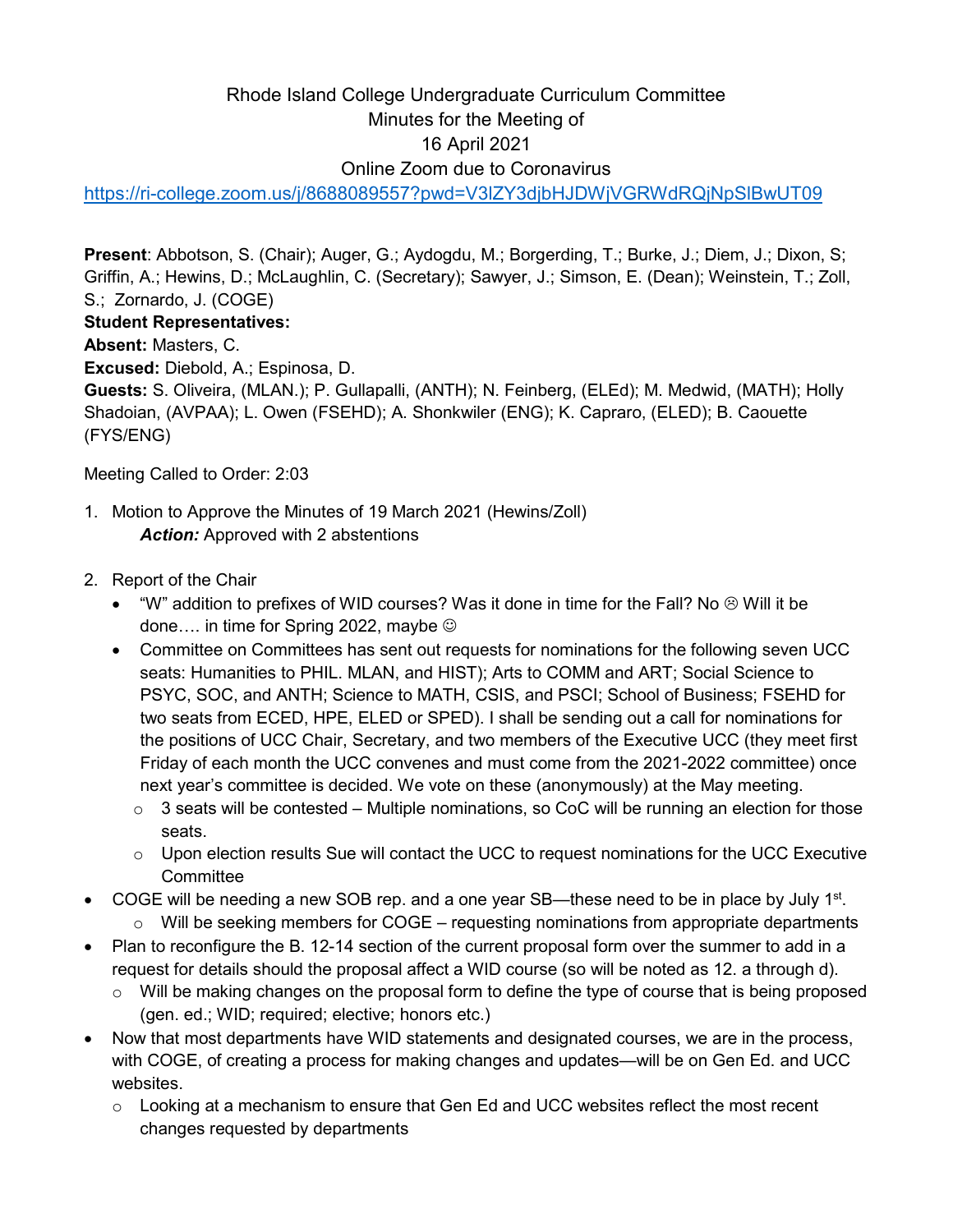- Also clear people much prefer being able to sign proposals electronically, so when move back to F2F meetings, will continue to do this—maybe use Google forms.
	- $\circ$  Sue Pearlmutter will talk with Provost/VPAA Tate about acquiring the Adobe Suite so that signing and editing documents will be easier.
- While graduation has been extended to May  $14<sup>th</sup>$ —those sessions are in the morning and evening, and so we still should be okay to have the final UCC May meeting on 14 May 2-4 pm as scheduled. *Remember this is the double meeting in which the first 15 minutes are given to next year's committee to vote in the Executive officers, and then this year's committee convenes to complete this year's work.*
- 3. Monthly Reports (No Writing Board this year)
	- o COGE Full report can be read at: [http://www.ric.edu/curriculum\\_committee/Pages/Monthly-](http://www.ric.edu/curriculum_committee/Pages/Monthly-Reports.aspx)[Reports.aspx](http://www.ric.edu/curriculum_committee/Pages/Monthly-Reports.aspx)
	- $\circ$  COGE devoted all of some of February and all of March discussing versions of the BGS (now BPS) proposal. A supplemental meeting was held on April 2 for more discussion and a vote. The proposal passed and was forwarded to the UCC.
	- $\circ$  Leslie Kilgore from CCRI's COGE will be visiting COGE in April to discuss their general education program.
	- o The student survey of general education at RIC went out to students on April 2.
- 4. New Business

# *Professional Studies and Continuing Education*

# **Motion to Bundle and Approve: 20-21-025 – 20-21-027 and 20-21-35** (Hewins/Auger)

- 20-21-025 Approve two concentrations: Organizational Leadership [36 total credits, including Gen Ed. using NECHE standards] and Social Services [35 total credits], each alongside their own unique Gen Ed. using NECHE standards in a new Bachelor in Professional Studies (BPS) program. They will be limited to students who are 25+ and come with at least five-years of work experience (including military training as an option), and 24 college credits. Proposal also includes the creation of a new one-credit course, BPS 100 Prior Learning Assessment (PLA) Portfolio Development. Students can use PLA toward elective credits.
- 20-21-026 Approve the creation of a new 4-credit course BPS 460 Seminar in Organizational Leadership.
- 20-21-027 Approve the creation of a new 4-credit course BPS 461 Seminar in Social Services.
- 20-21-035 Approve revisions to the prerequisites of NPST 300 Institute in Nonpofit Studies, and SWRK 326 Generalist Social Work Practice, to add "or by consent." To allow BPS students access.

*Discussion:* **#025** requests approval for the creation of two concentrations (Organizational Leadership [35 total credits] and Social Services [36 total credits]. Each concentration will have their own unique Gen Education program (approved by COGE) using NECHE standards in a new Bachelor in Professional Studies (BPS) program.

The specific concentrations reflect the employment needs of the State. They will be limited to students who are age 25+ and come with at least five-years of work experience (including military training as an option), and who have a minimum of 24 college credits (of which it is highly likely they will have courses in math and writing).

Initially, they will be placed within cohorts to take all on-line courses (selected from more than one School at RIC) in a split-semester model, which will run for seven week sessions (allowing them to only take two at a time, but do four in one semester).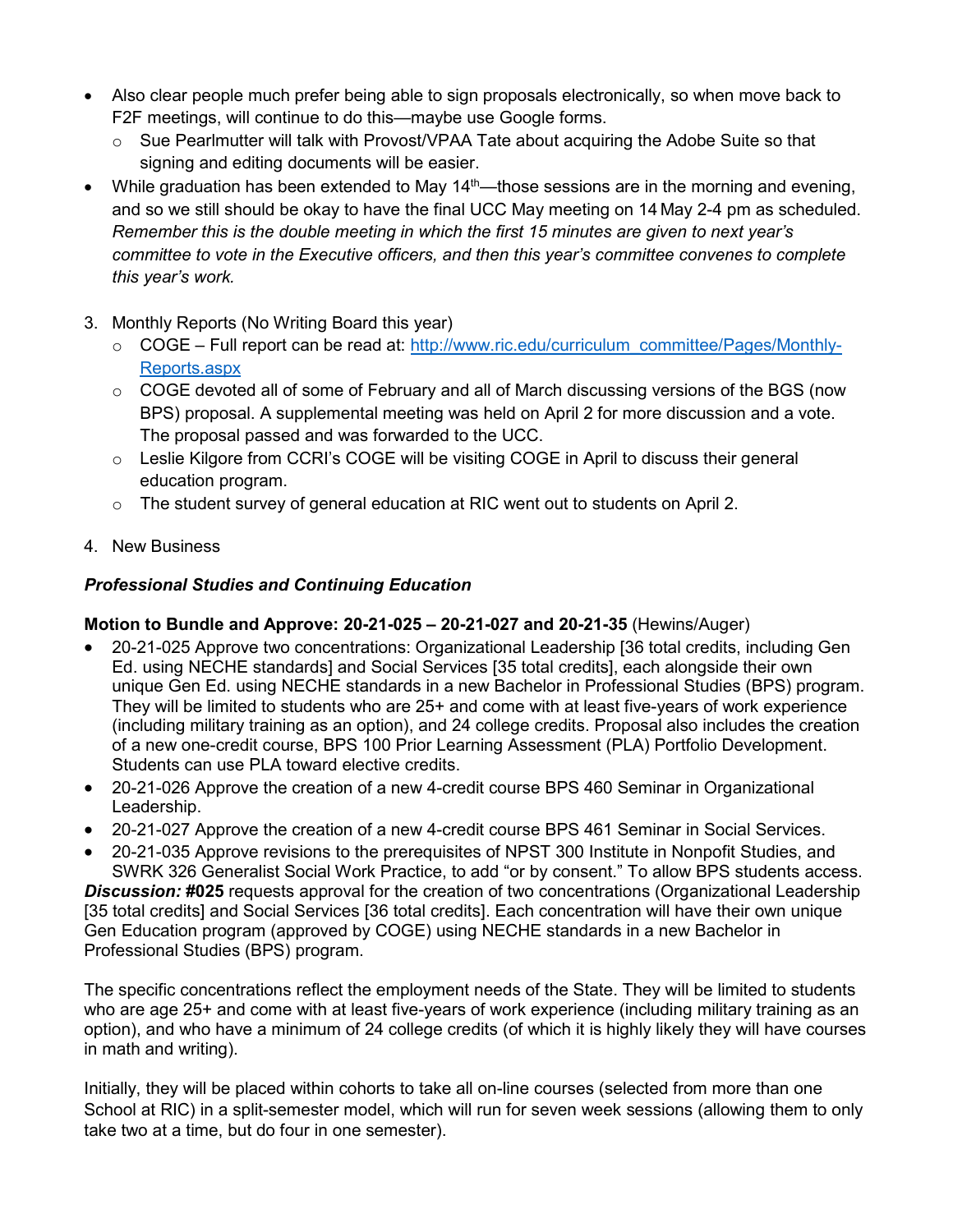It is expected that they will satisfy their remaining credits up to 120 with a mix of previous college credits and PLA credits (up to a possible 32 for the latter). The PLA will count as electives only. The **#025** proposal also requests the creation of a new one-credit course, BPS 100 Prior Learning Assessment (PLA) Portfolio Development to ensure students are given some college orientation and know how to get college credit for previous employment.

**#026** and **#027** seek approval for the creation of two four credit seminar courses, **#026** - BPS 460 Seminar in Organizational Leadership and **#027** - BPS 461 Seminar in Social Services to be used as capstone seminars for each of the new concentrations.

Finally, **#035** seeks to revise the prerequisites of NPST 300 Institute in Nonprofit Studies and SWRK 326 Generalist Social Work Practice, to add "or by consent" to guarantee cohort students will be able to enroll without the usual prerequisites.

# *Extended Discussion:*

A number of our Committee members and guests raised questions about this program. AVPAA Shadoian was on hand to describe the program and to answer faculty questions and address their concerns.

During the discussion we learned that the BPS could begin, at the earliest, in January 2022. The program requires three approvals – the first is from UCC. The program proposal recommendation would then go to Office of the Post-secondary Commissioner (OPC) for its approval. Later, AVPAA Shadoian will have to create a rejoinder for the program for approval from The New England Commission of Higher Education (NECHE).

This is a capsule of the conversation

- Why are BPS course designations being used not SWRK for example?
	- o There are multiple courses from SWRK in program
	- $\circ$  There are other areas from which course work is used
	- $\circ$  The BPS represents the concentration and allows others from related areas to teach these seminars
- In light of our budget crisis, who will teach these courses? ENG 230 staffing will be an issue will admin. hire sufficient numbers of instructors to cover the courses? Concerns that we are already over-relying on adjuncts at the college.
	- $\circ$  Students will be given a choice of the sections that will be open at the time they need it and it may be possible to have them take a regular section if it fits their schedule.
	- $\circ$  If the cohorts fill there will be extra funding to pay for more faculty hires.
	- $\circ$  Discussion with chairs is paramount about availability and to plan a workable schedule
	- o Summer may be a possibility for some sections
- Who will validate knowledge via PLA? What will be qualifications for reviewer?
	- o Decisions for awarding credits will be at the department level and signed off by their Dean
	- $\circ$  Examples of forms are available from University of Louisville to help us assess credits
	- o Possible outside expert
	- $\circ$  PLA credits will not replace a RIC course but can replace elective credits
	- o PLA comes into play after students are in the program
- Why not create an on-line BSW program?
	- o BPS offers an alternative Gen. Ed. to cover these students and this is a very different program (no reason why an on-linbe SWRK could not also be developed if there was a perceived need/interest).
	- o No licensing in this program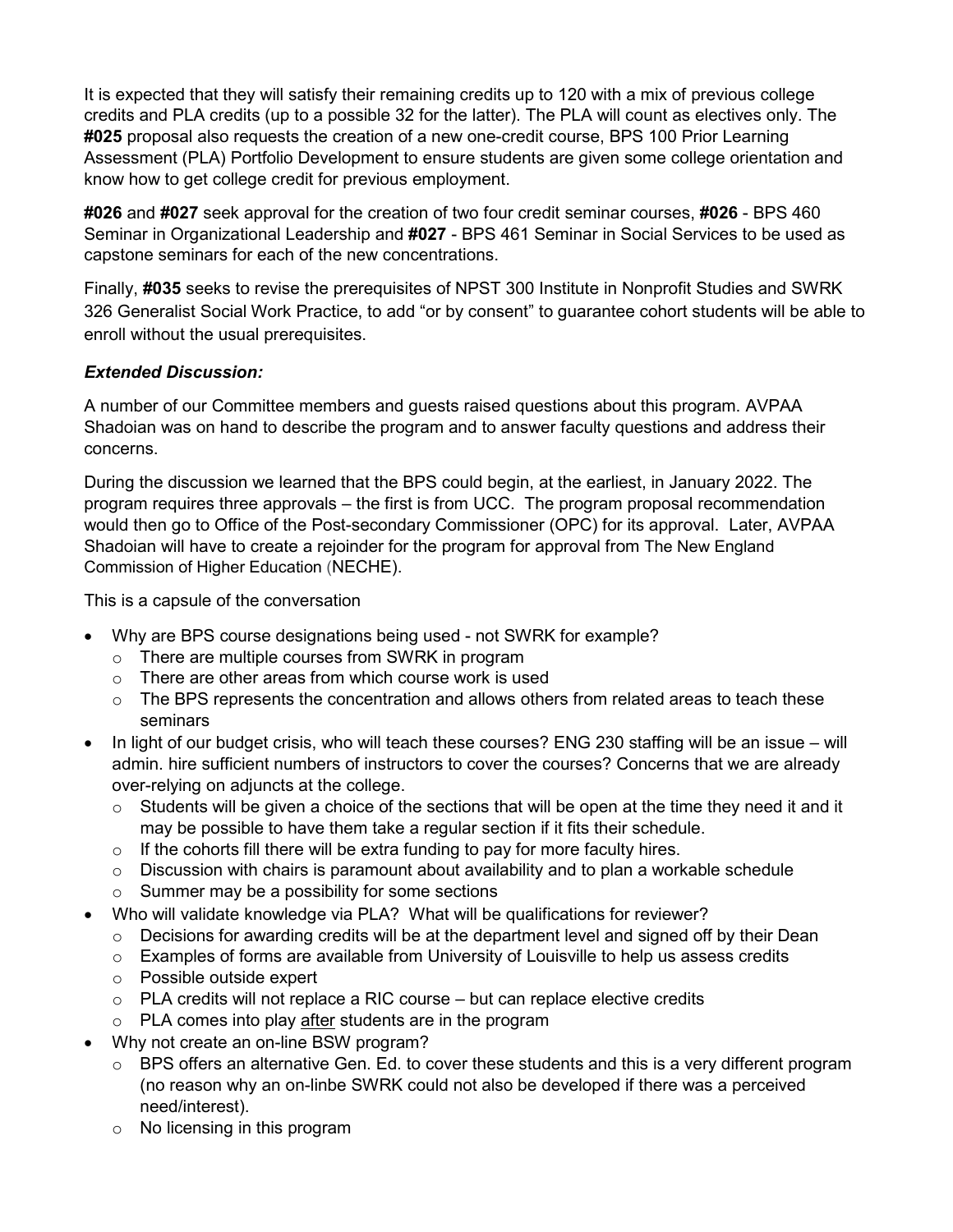- $\circ$  Serves other people who are not in social services
- $\circ$  This is an adult completion program rather than a full bachelors program
- $\circ$  There are possibilities for the future to expand the concentrations being offered
- What school will this fall under?
	- o The BPS will fall under the PSCE
- Who selects instructors for the program
	- o Departments will select their instructors
- Who is developing courses and curriculum
	- $\circ$  Faculty has experience with six week on-line summer course development so the seven week units should not be too much of a difference
	- o Interested faculty members will likely teach the 4 new courses.
	- o The other program courses already exist
- Who will be the Program Coordinator?
	- $\circ$  The two deans will have oversight of the programs
	- $\circ$  A coordinator may come from outside someone who has expertise with Adult Education programs
	- $\circ$  Possible that a faculty member could become the coordinator duties would be to promote the program and administer daily workflow
- How will admin, support this program if the cohort is less than 25? What will happen if we only get 4 – 5 students registered?
	- $\circ$  The program at the earliest will begin in January, so there is time to market and recruit
	- $\circ$  Initially, courses might have to be open to all RIC students if the cohorts fall short
	- o Might be able to place BPS students in shared courses to keep numbers
- What has been done to market this program?
	- $\circ$  The program needs approval before marketing can begin
	- o AVPAA is seeking resources to market and fund the program

*Action:* 13 Approved - 2 Nays – 4 Absent – 1 Abstention

# *Psychology*

#### *Motion to Approve: 20-21-036* (Burke/Sawyer)

• 20-21-036 Approve the collapsing of the three different PYSC lab courses [PSYC 473W Research Methods III: Developmental Lab; PSYC 475W Research Methods III Social/Personality Lab; PSYC 477W Research Methods III: Cognitive/Brain Science Lab] into a single culminating lab course [PSYC 474W Research Methods III: General Psychology Lab] that can accommodate all PSYC students, and will use the same prerequisites (rather than three totally different sets), which will fix the current bottle-neck and be a more flexible system for both students and faculty. This course will continue to function as one of the program's Writing in the Discipline course and that plan will be updated and confirmed by COGE. The prereq. for PSYC 392 will also need to be fixed to read "Completion of or concurrent enrollment in PSYC 474 or PSYC 476 or consent of department chair."

*Discussion:* **#036** requests approval for combining the 3 individual PYSC lab courses [PSYC 473W Research Methods III: Developmental Lab; PSYC 475W Research Methods III Social/Personality Lab; PSYC 477W Research Methods III: Cognitive/Brain Science Lab] into one lab course [PSYC 474W Research Methods III: General Psychology Lab] so all PSYC students are accommodated. The new lab will use the same prerequisites (rather than three totally different sets), which will fix the current bottleneck and be a more flexible system for both students and faculty. This course will continue to function as one of the program's WID courses and that plan will be updated and confirmed by COGE.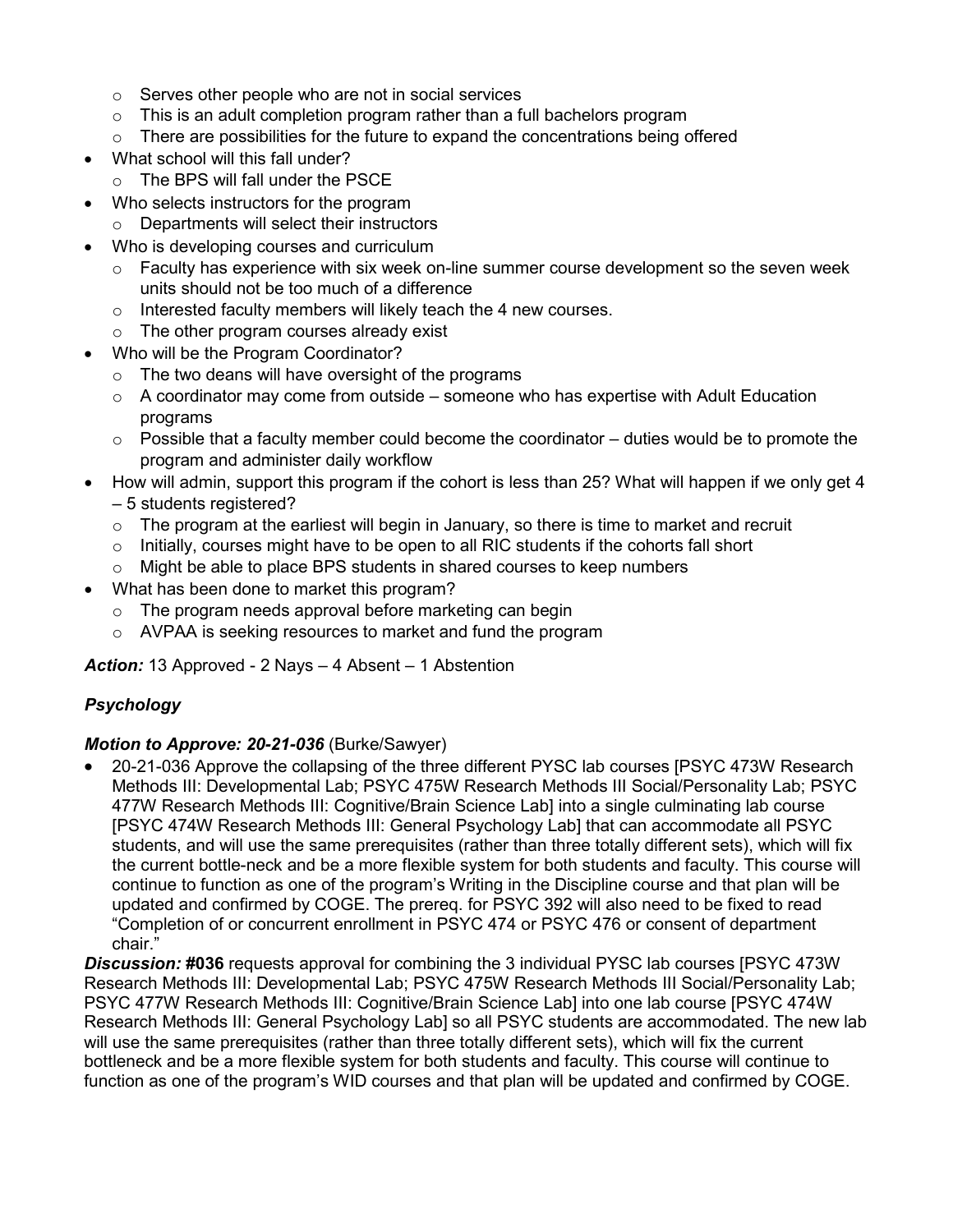The prereq. for PSYC 392 will now read, "Completion of or concurrent enrollment in PSYC 474 or PSYC 476 or consent of department chair." **Action:** Approved Unanimously

#### *Communication*

# *Motion to Bundle and Approve: 20-21-037 – 20-21-038* (Aydogdu/Zoll)

- 20-21-037 Approve the revision of the prerequisites for COMM 322 Gender and Communication to become college credit rather than a specific course.
- 20-21-038 Approval for COMM to suspend their program's concentration in Journalism due to a shortage of available faculty to teach the required courses.

*Discussion:* **#037** requests approval for the prerequisites of COMM 322 Gender and Communication, to become 45 credits completed instead of the use of a specific COMM course to make it more accessible for students in Liberal Studies and Gender and Women's Studies.

#### *N.B. 20-21-038 Tabled for reconsideration.*

**Action: Approved Unanimously** 

#### *Modern Language*

#### *Motion to Bundle and Approve: 20-21-039 – 20-21-040* (Hewins/Burke)

- 20-21-039 Approve the Creation of PORT 303 Insular Literatures and Cultures to make permanent a PORT topics course that has previously run, to allow for better coverage of Portuguese speakers outside of Portugal. This will replace the former PORT 301 Portuguese Literature and Culture I in the PORT concentration in Modern Languages, and be available as an elective for those in WLED.
- 20-21-040 Approve the revision of PORT 302 to include coverage of previous PORT 301 materials and to give it a new title and description: PORT 302 Portuguese Literature and Culture. PORT 301 Portuguese Literature and Culture I will be deleted from the catalog.

*Discussion:* **#039** seeks approval for the creation of PORT 303 Insular Literatures and Cultures to make permanent a PORT topics course that has previously run, to allow for better coverage of Portuguese speakers outside of Portugal. PORT 301 Portuguese Literature and Culture I will be deleted from the PORT concentration in Modern Languages. PORT 303 will available as an elective for those in WLED. **#040** requests approval for the revision to PORT 302 to include coverage of previous PORT 301 materials and to give it a new title and description: PORT 302 Portuguese Literature and Culture.

**Action:** Approved Unanimously

# *Anthropology*

# *Motion to Bundle and Approve: 20-21-041 – 20-21-042* (Diem/Auger)

- 20-21-041 Approve the revision of the title and description of ANTH 460W Capstone Seminar in Anthropology.
- 20-21-042 Approve the deletion of several ANTH course due to loss of faculty who teach them: ANTH 206 Oral Traditions, ANTH 214 Indigenous Cultures in the Amazonian Environment, ANTH 325 Cultures and Environments in South American (sic), and ANTH 424 North American. Indians. This will also affect ENST, GLOB, INGOS and MLAN programs, and they have been notified.

*Discussion:* **#041** seeks approval for the revision to the title and description of ANTH 460W Capstone Seminar in Anthropology, to make its status clearer. **#042** requests approval for the deletion of several ANTH course due to loss of the faculty who teach them: ANTH 206 Oral Traditions, ANTH 214 Indigenous Cultures in the Amazonian Environment, ANTH 325 Cultures and Environments in South American (sic), and ANTH 424 North American. Indians. The programs: ENST, GLOB, INGOS and MLAN, effected have been notified.

**Action: Unanimously Approved**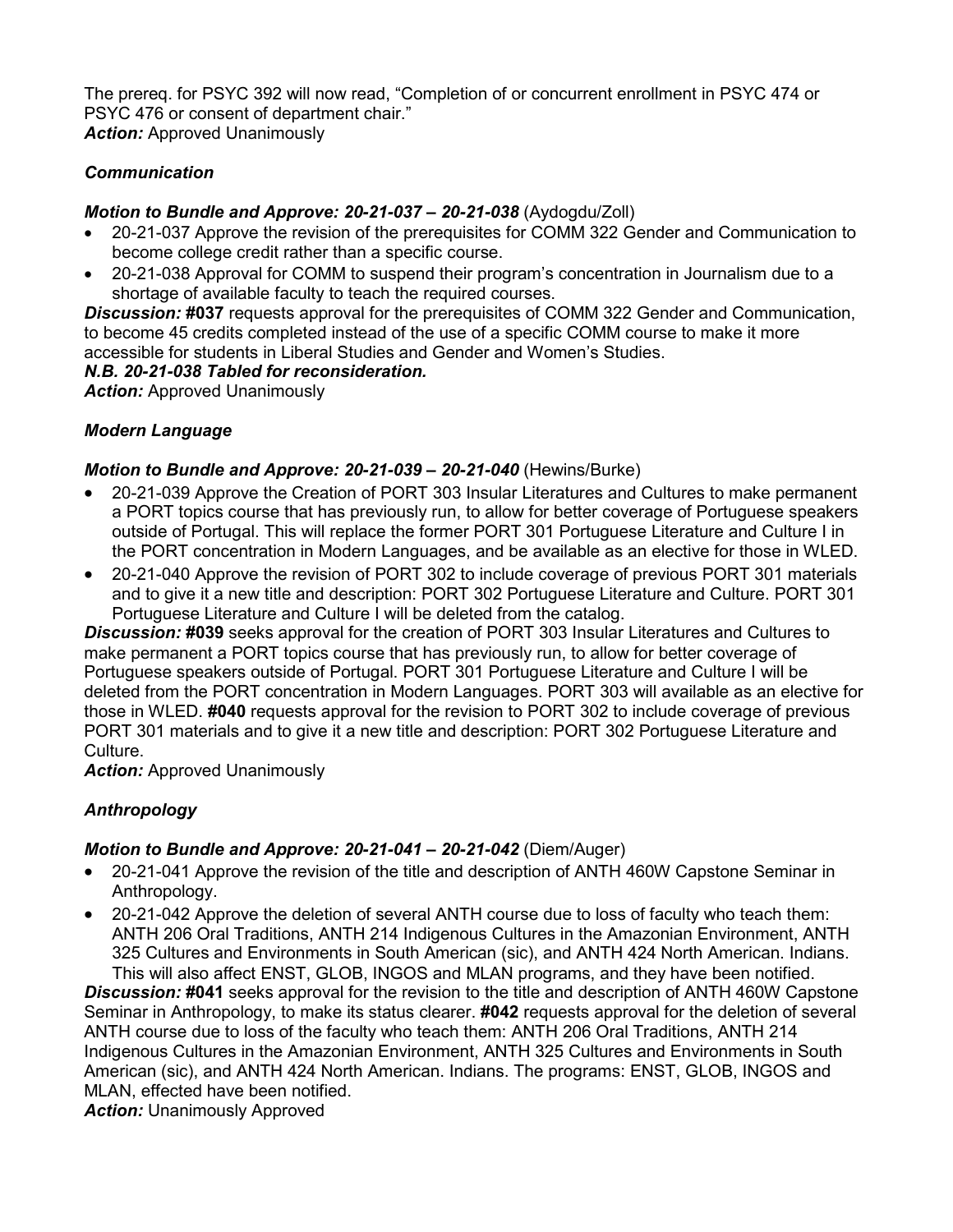# *FSEHD*

### *Motion to Approve: 20-21-043 – 20-21-044* (Aydogdu/ Borgerding)

- 20-21-043 Approve the creation of a new one credit course CURR 232 Foundational School Mathematics for Teachers, to assist would-be teachers to improve their skills and fulfil the math requirement to be accepted in the program. This will not count as college credit.
- 20-21-044 Approve the creation of a new one credit course CURR 242 Foundational English Language Arts for Teachers to assist would-be teachers to improve their skills and fulfil the literacy requirement to be accepted in the program. This will not count as college credit.

*Discussion:* **#043** and **#044** request approval for the creation of two new one-credit courses: CURR 232 Foundational School Mathematics for Teachers and CURR 242 Foundational English Language Arts for Teachers. Like the current MATH 010, given their remedial nature, these courses will not count as college credit, but there also will be no cost to students. Only a select number of students will be invited to take these courses which are part of the conditional admissions pathway into FSEHD that the school has worked out with RIDE for students who fall a few points short of the required scores in these two areas. Students scoring a B or higher will be accepted without having to retake the exams. *Action:* Unanimously Approved

#### *Mathematics*

#### *Motion to Bundle and Approve: 20-21-045 – 20-21-046* (Zoll/Diem)

- 20-21-045 Approve a revision of the Minor in Mathematics to allow MATH 248 to fulfill the same requirement as MATH 240 in the program to make it more accessible for Business students.
- 20-21-046 Approve a revision of the Minor in Statistical Modeling to allow MATH 248 to fulfill the same requirement as MATH 240 in the program to make it more accessible for Business students.

*Discussion:* **#045** and **#046** ask for approval of revisions to the Minor in Mathematics and the Minor in Statistical Modeling to allow MATH 248 Business Statistics I to fulfill the same requirement as MATH 240 in each program. This will better accommodate students from the School of Business who are usually take MATH 248 as part of their program and so cannot also take MATH 240 (since MATH 248 and 240 cannot both be taken for credit). This will eliminate the need for course substitutions. **Action:** Unanimously Approved

# *English*

#### *Motion to Approve: 20-21-047* (Weinstein/Zoll)

• 20-21-047 Approve the revision of the English program and its Creative Writing concentration to include the recently created ENGL 222 Introduction to Professional Writing as one of their 200-level ENGL course required electives.

*Discussion:* **#047** seeks approval for the addition of the recently created ENGL 222 Introduction to Professional Writing as a required elective in the 200-level options for the literature and creative writing concentrations in the English program.

**Action:** Approved Unanimously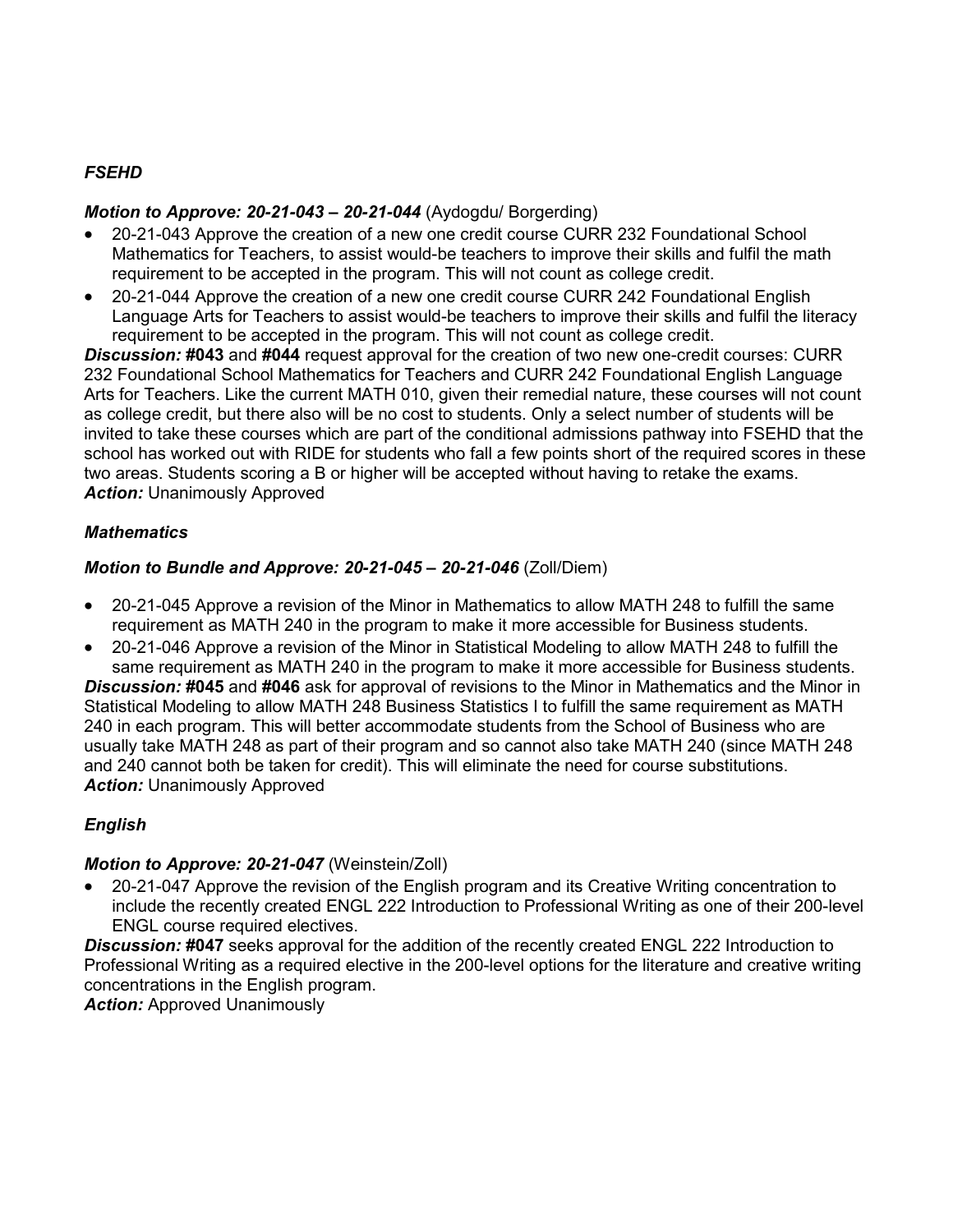- 5. Any Other Business
- UCC 2+2 assignment, see details below (initial reports):

**Follow up on the proposal regarding 2+2 plans between RIC and CCRI:**

**Which departments have been contacted, and which responded? Any existing 2+2 plans confirmed? Any new developments? Etc.**

**Notes in RED from March reports. Anything further to report? Additional notes from April will be in GREEN.**

Auger: Art (need to reach); Communication (P) (double-check still current); Film Studies (are working on one).

Borgerding: Music (discussed--needed guidance to assess CCRI courses and what kind of audition/minimum grades/proficiency can require); Theatre (email sent not heard back) Possible General Track; and Dance (email sent not heard back) Dance says NO

Abbotson: English (contacted and responded; looking into the possibility, especially of the Professional Writing Concentration); Modern Languages (contacted and responded, will work on something); Liberal Studies (contacted; does not work for this program); Africana Studies (contacted; have got in touch with Holly to work something out). No further progresss—ENGL, MLAN and AFRI all working on plans.

Espinosa: History (contacted); Philosophy (need to reach); Global Studies (contacted); Gender and Women's Studies (contacted)

Weinstein: Psychology (P) (needed guidance, concerns regarding staffing); Anthropology (have made one while ago but waiting to hear back from Holly); Environmental Studies (P) (needed guidance); Chemical Dependency/Addiction (did create one but not submitted as concerns regarding staffing)

Dixon: Political Science (contacted); Geography(contacted); Public Admin (P) (contacted); Sociology (P) (contacted); Justice Studies (P) (contacted)

Hewins: Biology (P—BA&BS) (up to date); Health Sciences (P) (working on adding more, inlcuding some in MEDI); Physics and Chemistry (Started drafting, put on hold but will return). There are some concerns regarding the difference in lab experience between the schools.

Burke: Computer Science (looking into this); Computer Information Systems (P) (check to see if still current); Math and Data Science (looking into this). CSCI – Lisa says end of May ready; Math and Data Science – looking at Fall

McLaughlin (YDEV possibility; not TECH), Sawyer (Exercise Science and CPHP possibilities), Zoll (ECED possibilities).

Aydogdu: Accounting (P) (checked and okay); Finance (P) and Economics (P) (email sent not heard back); HCA (P) (checked and okay); Management (P) and Marketing (P) (email sent not heard back).

Diem: Social Work (P) (need to check but have been working closely with CCRI on transfers)